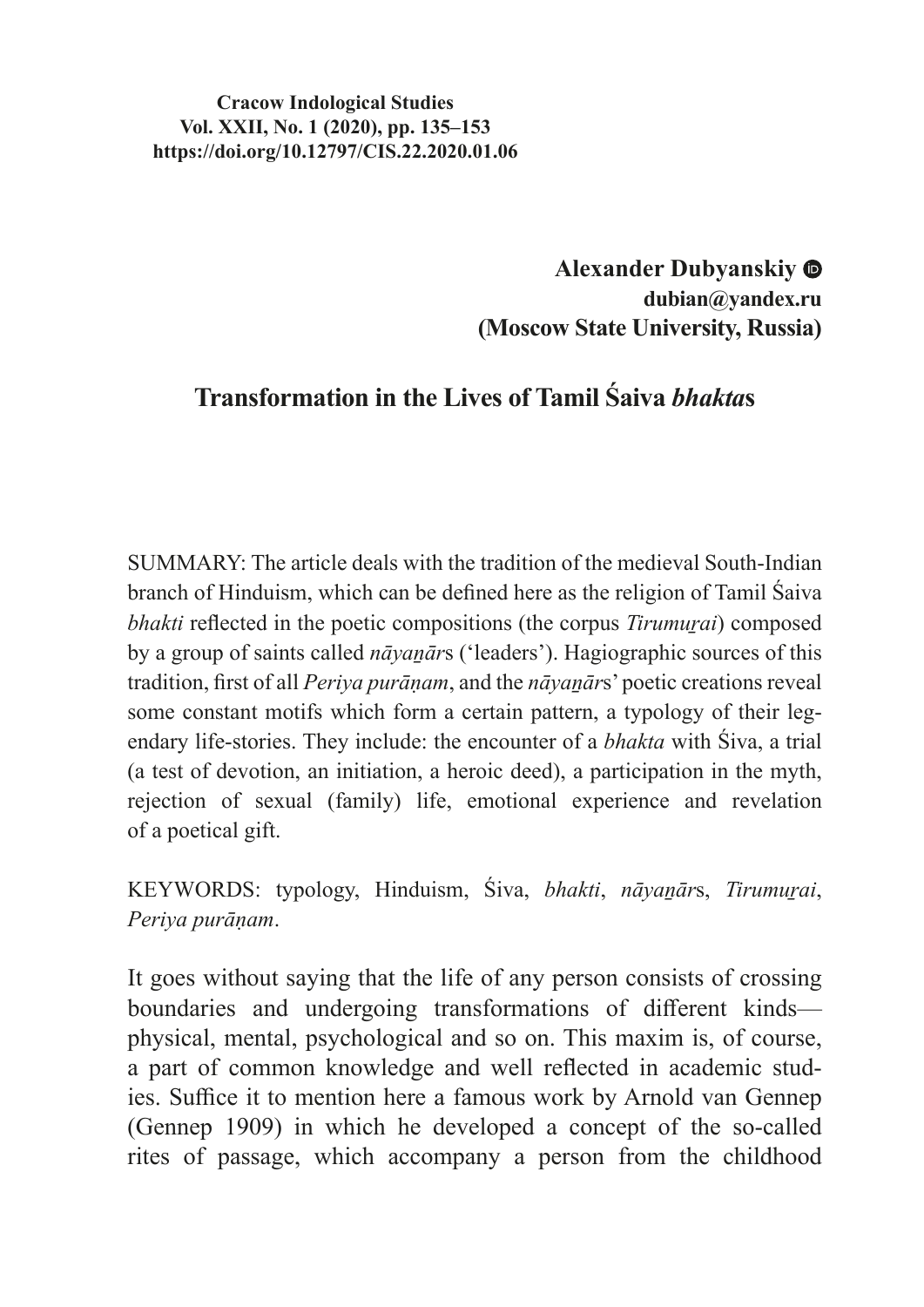to the end of their life, and defined three stages of these rites: a person leaves their previous status; enters the intermediate or liminal stage; obtains a renovated status. A convincing analysis of this process in Indian context is offered by J. C. Heesterman (Heesterman 1957), who demonstrated in every detail the structure of the ancient Indian ritual of the king's consecration consisting of a cycle of transformations which lead its subject, that is the king, from a symbolic state of a human embryo to the position of a god. Generally speaking, the realm of Indian culture, mythology, literature and art is full of cases of crossing boundaries and transformations of different kinds. All of them show original and peculiar features, but possess common fundamental structural and typological characteristics. The present paper deals with this phenomenon in the sphere of Indian religion, namely Hinduism in its *bhakti* form and considers thе process of transformation as reflected in life-stories of some Tamil Śaiva devotees. They are known under the name of *nāyaṉār*s (lit. 'chiefs, leaders') and by virtue of their absolute devotion to Śiva had achieved the status of saints, "servants or slaves [of God]" (*āṭkaḷ, aṭikaḷ, toṇṭar*). Within the limits of the present article, it is possible to take up only several figures, most of them representing a poetic tradition which formed and developed within the period from the  $6<sup>th</sup>$  to  $12<sup>th</sup>$  centuries. The creations of the poets were collected in a corpus of texts known as *Tirumuṟai* ('The sacred order', 'The holy division'), consisting of 12 parts. Its last part is a poem based on stories, or, rather hagiographic legends, about 63 Śaiva saints—*nāyaṉār*s. It was composed by a court poet of theCōḻa dynasty Cēkkiḻār (12th century) and was named *Periya purāṇam* (hereafter PP), 'A great *purāṇa*' or *Tiruttoṇṭar purāṇam*, 'A *purāṇa*  about sacred slaves'.1 The legends disclose details of *bhakta*s' life,

<sup>&</sup>lt;sup>1</sup> *Periya purāṇam* was composed by the order of king Kulottunga II (1133–1150) as a counterpart to *Jaina* literary pieces (especially a poetic masterpiece *Jīvakacintāmaṇi,* a poem by Tiruttakkatēvar). It demonstrates some features of the Sanskrit poetic form *mahākāvya*: a division into chapters (called *purāṇa*s), using of poetic conventions and figures of speech, changes of poetic meters and some other).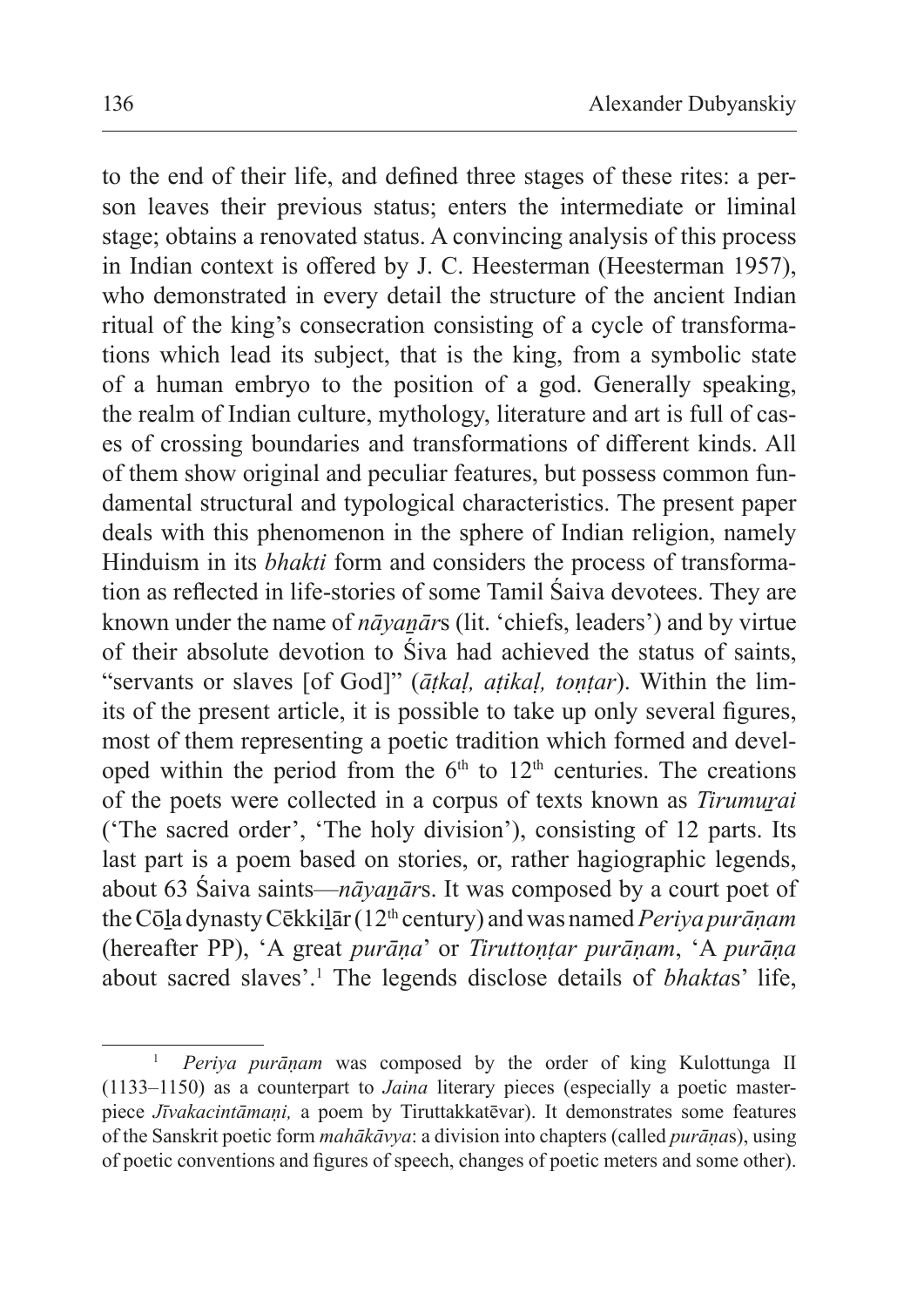their deeds and behavior, and also enable us to reconstruct a certain pattern within them consisting of a number of persistent features which we can understand as marking points of crossing certain boundaries in the course of a *bhakta*'s life and signs of transformations he undergoes on his way from an ordinary person to a position of a saint (and in a number of cases a poet<sup>2</sup>). In principle this pattern can be well analyzed in terms of rites of passage but I propose here to analyze it from a different angle, namely, as a set of repeating motifs, forming a certain typological structure. It will be convenient for our consideration to single out at first only one figure, the woman-saint known as Kāraikkāl Ammaiyār ( $6<sup>th</sup>$  century). The reasons for this choice are as follows: chronologically, she opens the row of *nāyanār*s and, secondly, and more importantly, her story forms a certain hagiographic pattern, well recognized in many other stories.

According to Cēkkilār,<sup>3</sup> this woman-saint was born in the coastal town of Kāraikkāl and was given the name of Puṉitavati. From her early childhood she was an ardent devotee of Śiva. She states it herself in the very first lines of her composition *Arputattiruvantāti* (ATA), "The sacred *antāti* about wonders":4 *piṟantu moḻipayiṉṟa piṉellāṅ kātal/ cirantunin cēvatiyē cērntēn* ('After I was born and learned to speak, my love became grand and I joined your beautiful feet'  $(ATA 1, 1-2).$ <sup>5</sup> However, in other respects her life was typical of a beautiful girl from a rich merchant family. In due course her parents found a bridegroom for her (also from the merchant community) and organized a pompous

At the same time it is connected with the tradition of the earlier Tamil poetry (see Cox 2005).

<sup>2</sup> It should be noted that there are only 27 poets, the authors of *Tirumuṟai*, among 63 saints presented by Cēkkiḻār in his poem.

<sup>3</sup> *Kāraikkāl Ammaiyār purāṇam* (PP 24, 1–66). The first number indicates the chapter, the next—the strophes.

<sup>4</sup> *Antāti (anta-āti)* is a poem consisting of a hundred strophes which are connected by a poetic device: the last word of one strophe is repeated as the first word of the following.

The translations of texts belong to the author (if not specified). In some places of the original examples *sandhi* is lifted for clarity.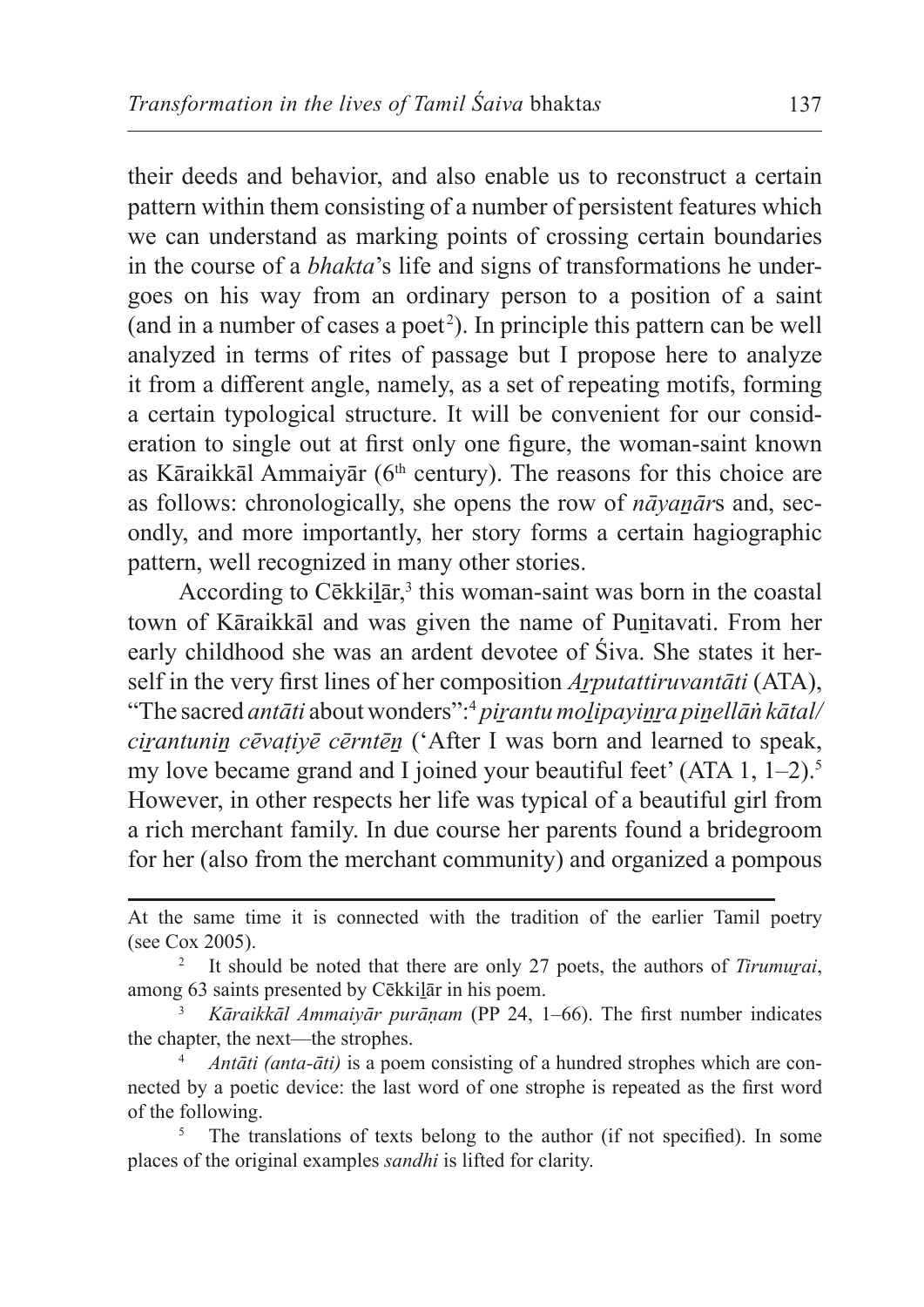wedding ceremony. So, she crossed the boundary of childhood, entered the period of matrimonial life and followed a route usual for a young Hindu woman. There was nothing dramatic in it. She was very pious and kept venerating Śiva but a real change in her spiritual life happened one day when a hungry Śaiva mendicant, a *brāhman*, came to their house. Punitavati gave him one of the two mango-fruits kept for her husband's meal. When her husband came for lunch, she brought him the one that was left. After eating it he asked for another. She was in a predicament and prayed to Śiva to restore the first fruit and it did appear in her hands. Its taste was so rare that the husband suspected something unusual and asked what had happened. She had to tell him the truth. The husband immediately understood that a miracle had taken place and his wife was a possessor of a great divine power. He ran away from her to his native place (Nākapattinam), where he started a new family. Punitavati waited for him patiently as a devoted wife should and on learning about his whereabouts went there to join him. However, her husband treated her not as his spouse but as a saint and together with his new family worshipped her. Punitavati realized that she was free from matrimonial bonds and serving Śiva became the only goal in her life. She decided to reject her feminine beauty and asked Śiva to turn her into what is known in Tamil mythology as *pēy*, a demoness, an ugly creature, emaciated, with disheveled hair, protruding teeth and ribs and other disgusting features.6 According to Śaiva mythology, such figures constitute a part of Śiva's retinue (*gaṇa*), and thus she had a possibility to be near the god:

*peṟiṉum piṟitiyātum vēṇṭē namakkī/ tuṟiṉum uṟātoḻiy mēṉuñ—ciṟitu uṇartti/ maṟṟorukaṇ neṟṟimēl vaittāṉṟaṉ pēyāya/ naṟkaṇatti loṉṟāya nām* (ATA 86*)*

<sup>6</sup> *Pēy*s are often described in the previous Tamil poetic tradition, the socalled *caṅkam* poetry. They usually dance on battle-fields and cook the flesh of fallen soldiers.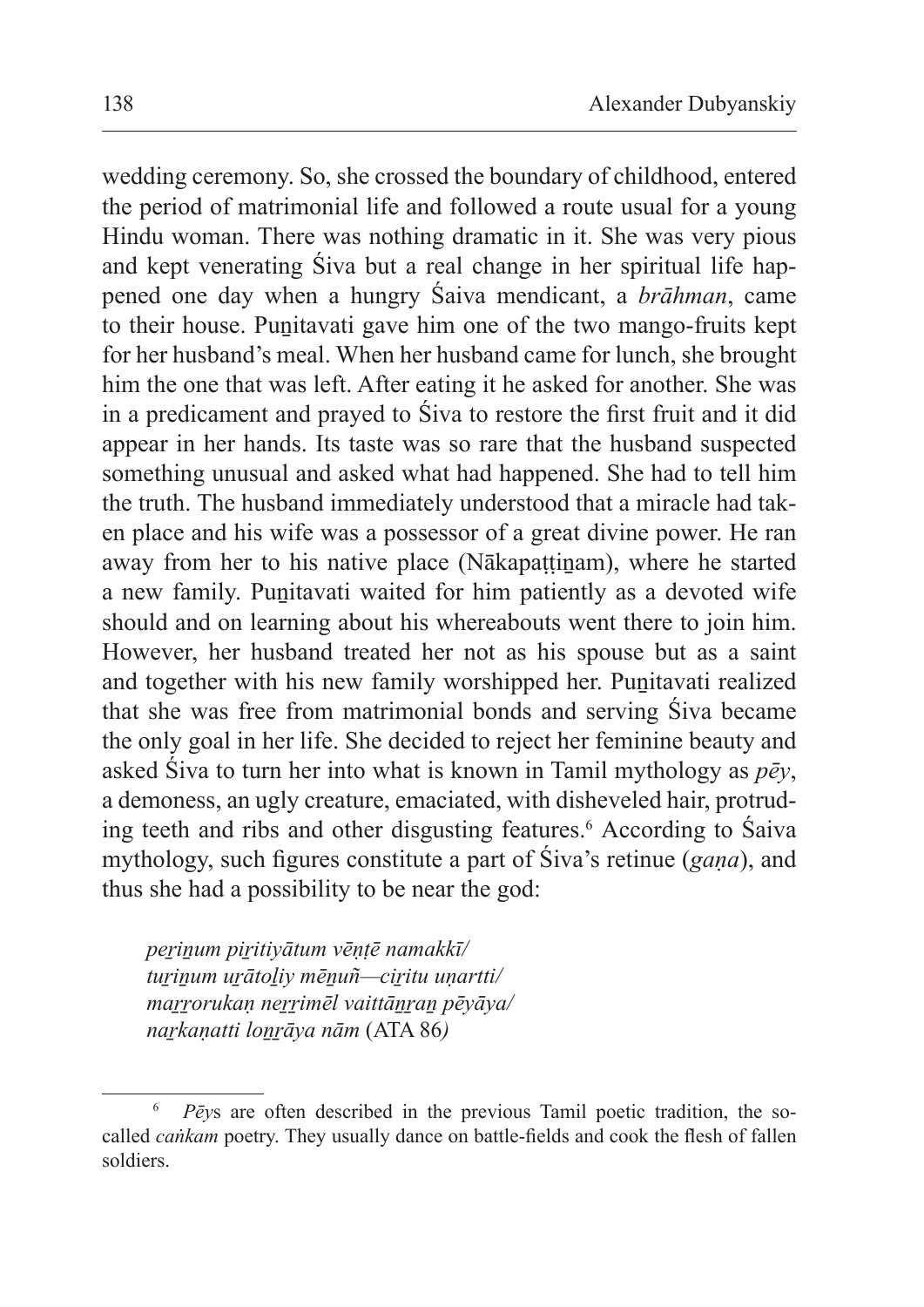If [we] get [a chance to see him] we do not want anything else, if it happens or not, what of it!—He taught [us] a little and we have become a *pēy* among the good *gaṇa*s of him who keeps one eye on his forehead.7

On becoming a demoness, she went to Kailāsa to see Śiva and when she approached his abode, he addressed her: '*ammaiyē*' ('mother'!). She greeted him in the same way exclaiming '*appā*' ('father!') (PP 24, 59). From that moment she became known as Kāraikkāl Ammaiyār ('Mother from Kāraikkāl'). She asked Śiva for a boon: *piṟavāmai vēṇṭum mīṇṭum piṟappuṇṭēl uṉṉai eṉṟum maṟavāmai vēṇṭum iṉṉum vēṇṭu nāṉ makiḻntu pāṭ aṟavā nī āṭumpōtuṉ aṭiyiṉ kīḻ irukka enrār* (She said: 'I want not to be born. If I am born again, I want to never forget you. And more, I want, oh Righteous one, to enjoy singing and to be under your dancing feet') (PP 24, 60). And Śiva directed her to the place called Tiruvālaṅkāṭu, where he used to dance on the cremation ground.

Even this short and schematic rendering of Kāraikkāl Ammaiyār's story shows that her life is an expressive example of crossing borders and undergoing transformations. Some of them are quite ordinary (like rites of childhood or marriage), but others are full of significance. The first among the important events of her life is connected with the visit of a Śaiva mendicant (*Paramanār tiruttontar*, 'The slave of him who is High'), which radically changed her fate. She herself was absolutely aware of this change and in the  $8<sup>th</sup>$  strophe of ATA, pointed out the day when it happened: *āyiṉē ṉāḷvāṉuk kaṉṟē peṟaṟku ariyaṉ āyiṉēṉ* ('On that day I became [a slave] for him, I became the one who is rarely obtained'). The last phrase, probably, means that the image she

<sup>7</sup> Note that Kāraikkāl Ammaiyār in this case and elsewhere (not always) uses the pronoun 'we' for 'I'. It is a usual convention in Tamil poetry (and in everyday parlance, for that matter). In this case she certainly means 'I' which is clearly seen in the passage: *pēyāya… oṉṟāya nām*, 'we who have become one *pēy*'). On the other hand, we have to bear in mind that *bhakta*s often position themselves as a part of a group of soul-mates. Such corporative feeling can be detected in the poetry of many of them and of Kāraikkāl Ammaiyār too.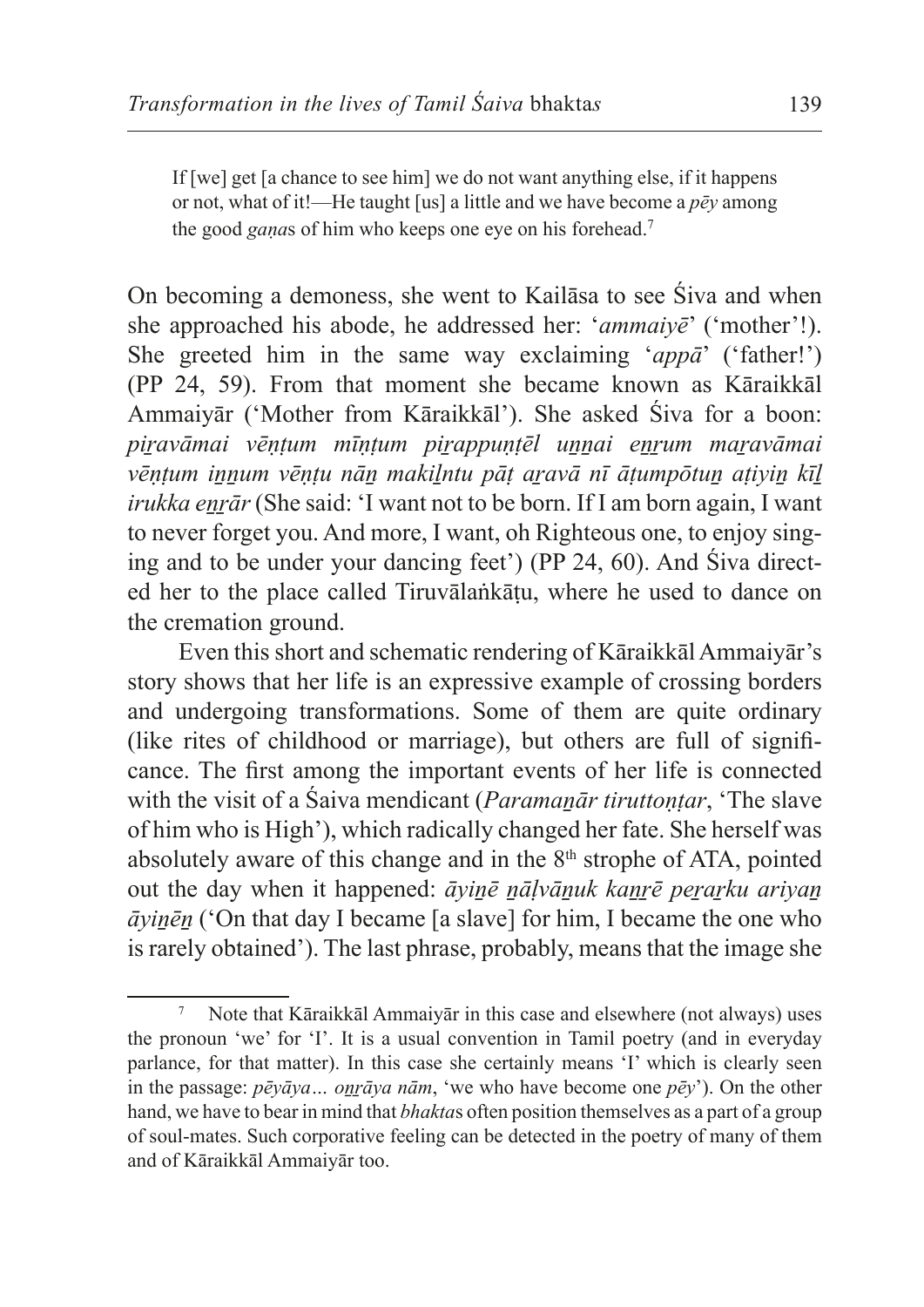acquired isimpossible to obtain by anybody else. Though she expressed her experience in a very general way, it seems that she knew what she was talking about: she had crossed the boundary between the profane and the mythological worlds and entered the latter to become one of its dwellers. This event, that is the crossing of the boundary between two worlds, can be defined as one of the important typical features of the lives of *nāyaṉār*s. Many of them not only met Śiva in person or in disguise but happened to undertake what we suggest to name 'a penetration into the myth' or 'a participation in mythological events'. Again, the most eloquent example here is the story of Kāraikkāl Ammaiyār, who not only became a part of Śiva's *gaṇa*s, but happened to be a witness of the dance of Śiva in Tiruvālaṅkāṭu.<sup>8</sup> Another good example is the story of a famous poet Cuntarar (or Cuntara mūrtti *nāyanār*), who claimed to be a friend of Śiva and did not hesitate to address him for a material support. Generally speaking, meeting Śiva in this or that form is an important turning point in *nāyaṉār*s' lives.

Obviously, a crucial point in Kāraikkāl Ammaiyār's life (and of her story) was her encounter with a Śaiva *brāhmaṇ*, who certainly was a messenger of Śiva. In fact, we can safely assume that he was Śiva himself, for in life-legends of some other *nāyaṉār*s, Śiva regularly appears before them in disguise. Thus, Cuntarar, a famous poet (8th century), met Śiva in the form of an old *brāhmaṇ* who claimed his right on him as a slave and even produced a document confirming it. In the case of Appar ( $7<sup>th</sup>$  century), Siva was represented by one of his attributes. A convinced *Jaina*, he was dying of a disease, but his sister, a devotee of Śiva, offered him sacred ashes (*tirunīṟu*) as a medicine.

<sup>&</sup>lt;sup>8</sup> The dance in Tiruvālaṅkāṭu was performed by Śiva in the context of his competition with Umā, and represents a famous episode from South Indian mythology. Kāraikkāl Ammaiyār described it, as seen by her own eyes, in two compositions: *Tiruvālaṅkāṭṭut tiruppatikam* and *Tiruvālaṅkāṭṭu mūtta tiruppatikam* ('The sacred *patikam* of Tiruvālaṅkāṭu' and 'The older sacred *patikam* of Tiruvālaṅkāṭu'). Though she sang about this particular dance, there is no doubt that she simultaneously meant the cosmic dance of Śiva. *Patikam* is a poetic form usually consisting of ten strophes connected with a refrain, a phrase repeated in each of them.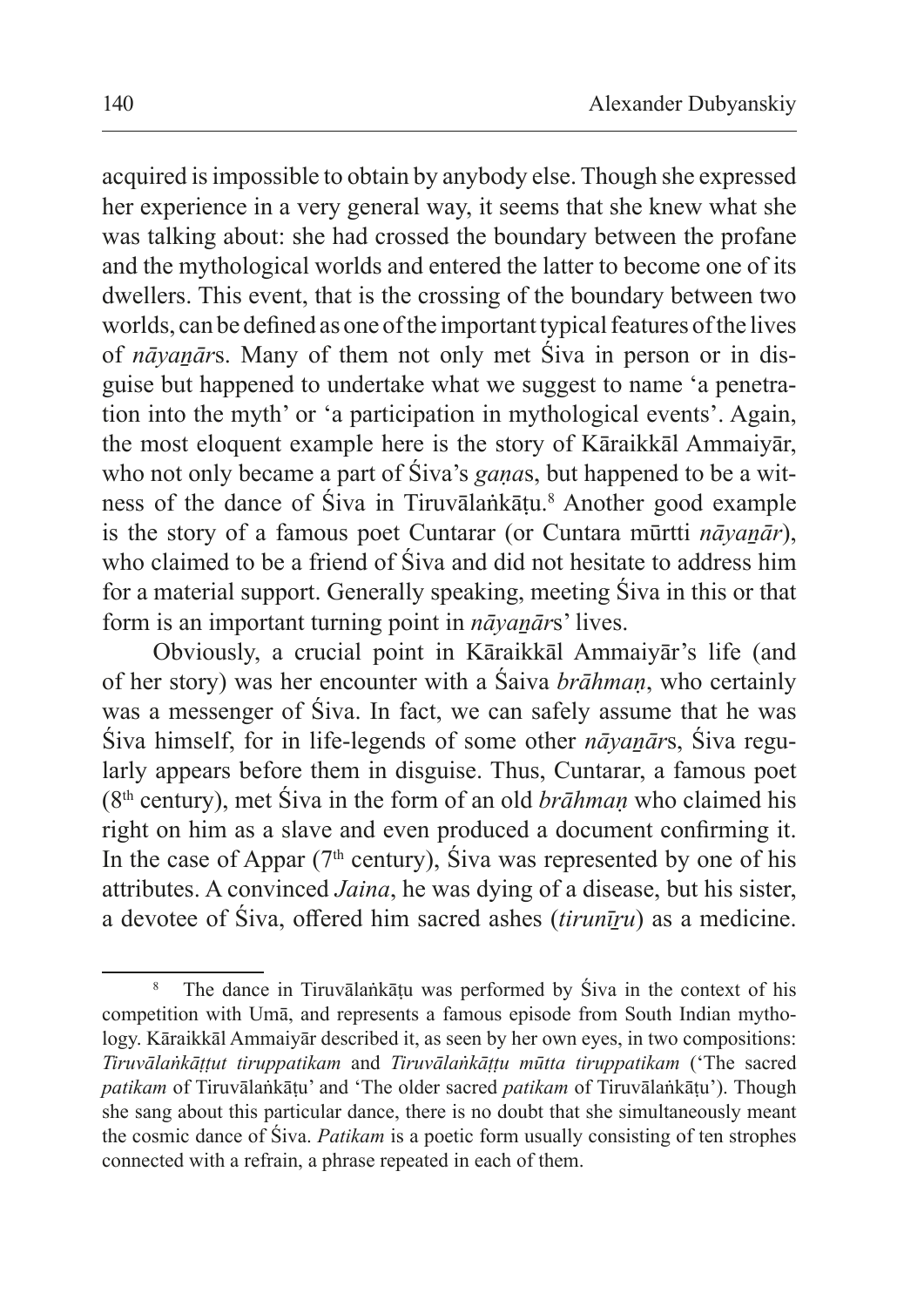After taking it, he was restored to life and also became a famous poet. His contemporary Tiruñānacampantar, when a small child, drank milk from the breast of an unknown woman who appeared to be Pārvati; Tinnan, a chief of the hunter-tribe, during his hunting raid came across a *liṅgam* and began to serve it by bringing meat from his catch. Vātavūran, a minister of the Pāntian king, was sent to the sea-port to buy horses for the king's army but in the town of Perunturai, near a Śaiva temple, he saw a young *brāhmaṇ*, a guru surrounded by a group of Śiva's devotees. Instantly, he experienced an ecstatic feeling of love for him and realized that he had met Śiva himself. He described his emotional state in many places of his poetic cycle 'The Sacred Utterance' (*Tiruvācakam*—TV). For instance:

Lest I should go astray, He laid His hand on me! As wax before the unwearied fire With melting soul I worshipt, wept and bent myself, Danced, cried aloud, and sang, and prayed. They say: 'The tooth of elephant and woman's grasp relax not,' So I with love, real, intermitting never, Was pierced, as wedge driven into soft young tree. All tears, I like the refluent sea was tossed; Soul was subdued, and body quivered with delight. While the world called me demon, mocking me, False shame I threw aside; the folk's abusive word I took as ornament; nor did I swerve, My mind was rapt; - a fool, but in my folly wise,- The goal I sought to reach infinity! All wondering desire, As cow yearns for its calf, I moaning, hurried to and fro. Not ev'n in dreams thought I of other gods. (transl. Pope, TV: 34).<sup>9</sup>

<sup>9</sup> TV IV, 59–74: *tappā mētām piṭittatu caliyāt taḻalatu kaṇṭa meḻukatu pōlat toḻutuḷam uruki aḻutuṭal kampitta āṭiyum alaṟiyum pāṭiyum paraviyuṅ koṭiṟum pētaiyum koṇṭatu viṭātenum*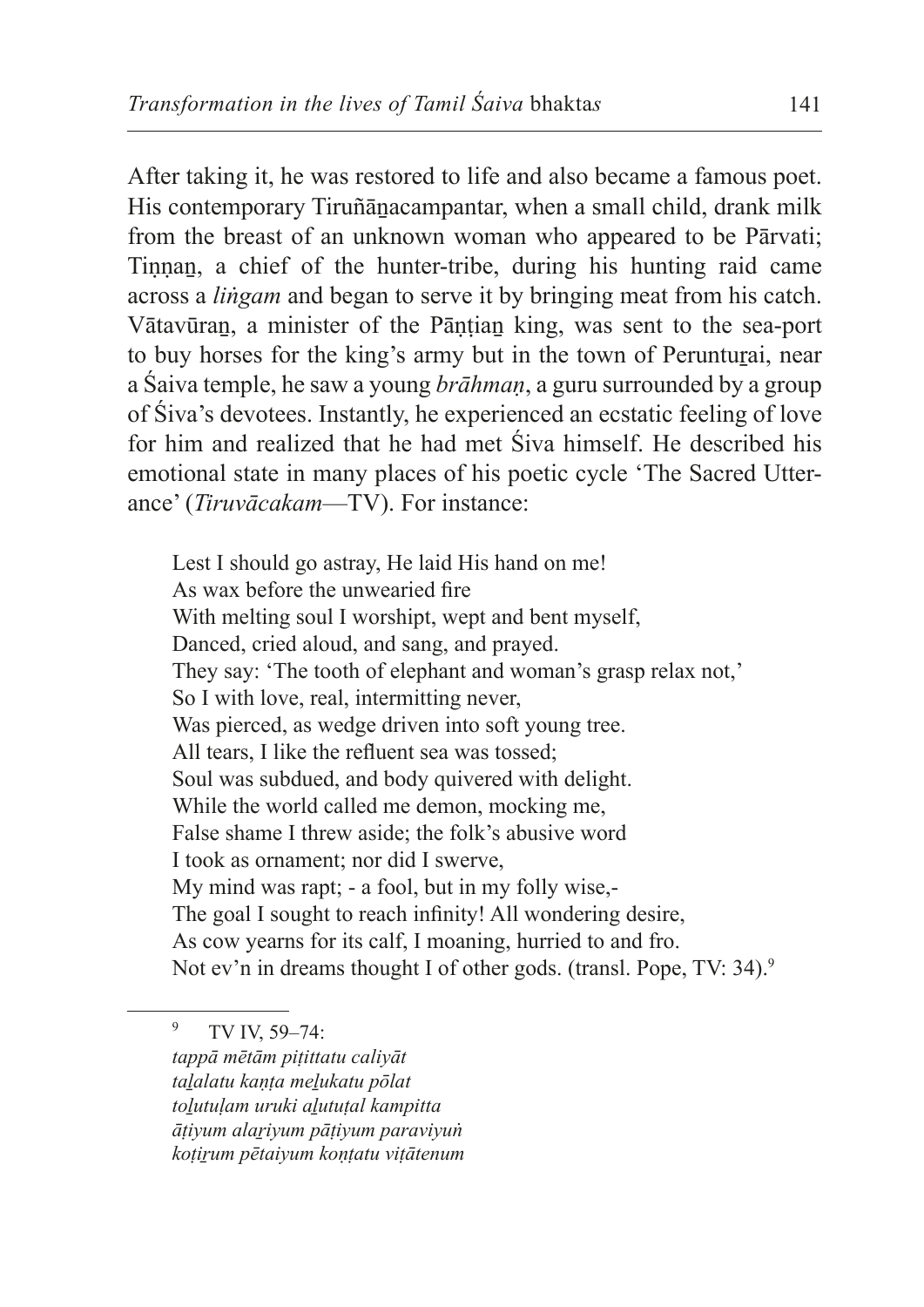Vātavūraṉ rejected his former life, donated all treasures he had for buying horses to the temple and to the people in it and became an ardent devotee of Śiva, who gave him the nickname of Maṇikkavācakar ('He whose words are rubies').

Though the transformation a person undergoes after meeting Śiva is mostly of a spiritual nature, it is often accompanied by some outer changes in the devotee's life and in the body as well. For Appar, it was a change of a religious confession, for Māṇikkavācakar—of his social status. Kāraikkāl Ammaiyār rejected her feminine body, Tirumūlar also changed his physical form byentering (with thestrength ofhis yogic powers) the corpse of a young shepherd (and took his name after that). The same Appar, in fact, had been given a new life and in addition had transformed his body by imprinting images of the trident and the bull on his shoulders.

Along with it one more important transformation should be mentioned, concerning the *nāyaṇār*s' names. Practically, all of them were given nicknames or epithets under which they had become known in the tradition. Thus, Punitavati became Kāraikkāl Ammaiyār, Marulnīkkiyār— Appar (or Tirunāvukkaracar, 'The king of sacred tongue'), Vātavūran—<br>Mānikkavācakar, Tinnan—Kanappan, Nampi Ārūran—Cuntarar Mānikkavācakar, Tinnan—Kanappan, Nampi (Cuntara mūrtti) and so on.10

*paṭiyē ākinal liṭaiyaṟā aṉpiṟ pacumarattāṇi aṟaintāṟ pōlak kacivatu perukik kaṭaleṉa maṟuki akaṅkuḻain taṉukula māymey vitirttuc cakampēy eṉṟu tammaic cirippa nāṇatu oḻintu nāṭavar paḻitturai pūṇatu vākak kōṇutal iṉṟic caturiḻantaṟimāl koṇṭu cāruṅ katiyatu paramā aticaya mākak kaṟṟā maṉameṉak kataṟiym pataṟiyum maṟṟōr teyvaṅ kaṉavilum niṉaiyā*

It is worth noting in this connection that generally bodily transformations and new names are known to be the signs of a person's initiation, including religious conversion, shifts in a social status or even a recognition of one's merits.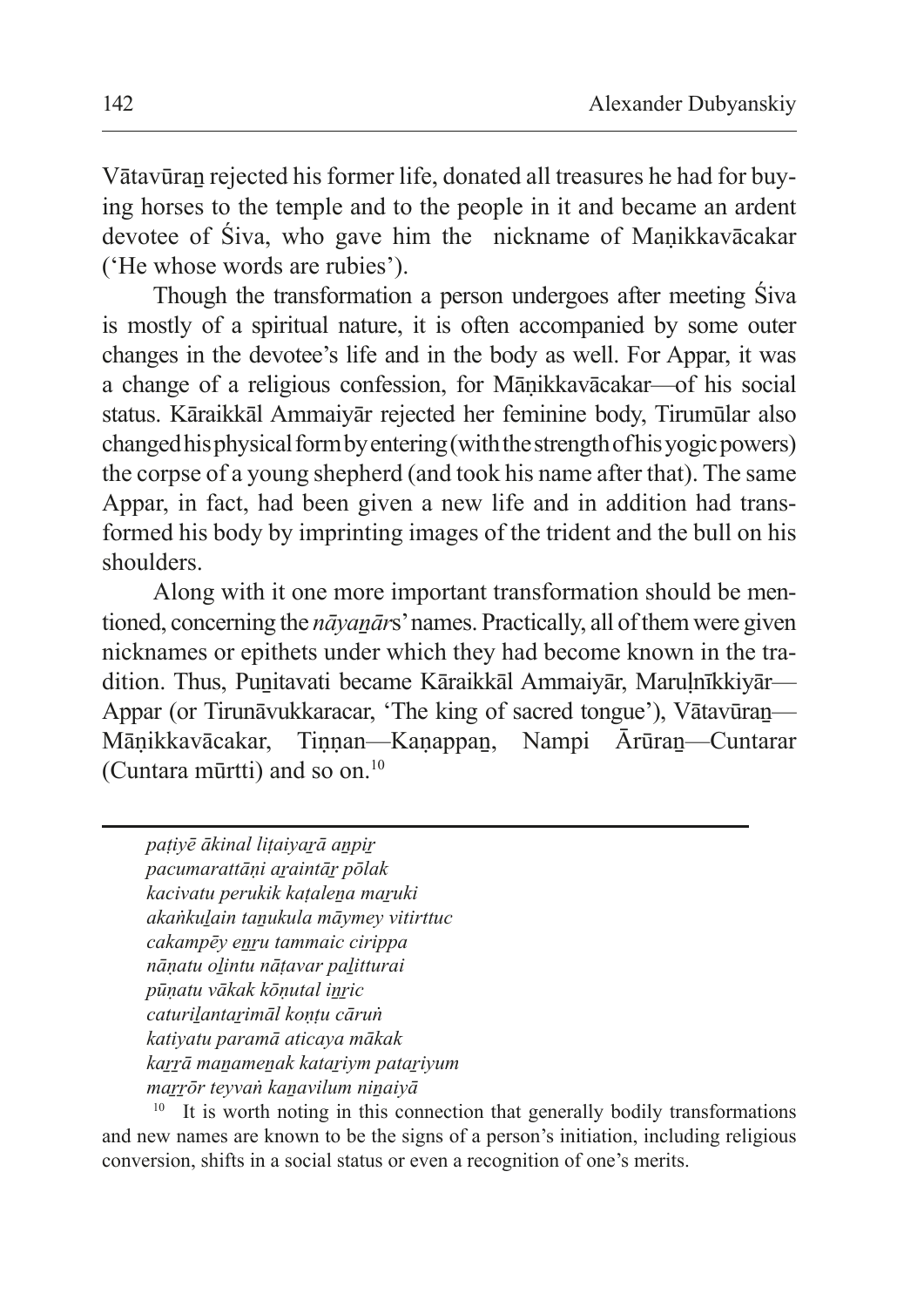The encounter with the god can be realized, as we saw, in many ways and under different circumstances but its inner meaning is always the same: it is the call of Śiva, who summons (chooses, recruits) a person and gives them a chance to become his slave, or servant. As Māṇikkavācakar expressed it (TV V, 125): *aṟivilāta eṉaip pukuntu āṇṭukoṇṭu aṟivatai aruḷi*… ('He came to me, who did not know [him], enslaved [me], made a favor to know [him]…'). Or:

*yāvar kōṉ eṉṉaiyum vant āṇṭu koṇṭāṉ/ yām ārkkuṅ kuṭi allōm yātum añcōm/ mēvinōm avaṉaṭiyar aṭiyrōtu / mēṉmēluṅ kutaintāti ātuvōmē'* (TV V, 117–120)

He, a king to everybody, came to me also and enslaved me. We<sup>11</sup> are nobody's kin, we fear nothing, we love, together with the slaves of his slaves we, bathing [in this love], shall bathe more and more.<sup>12</sup>

Secondly, the encounter with Śiva is usually combined with a trial, a test, which offers the chosen person a possibility to prove his love and devotion. This motif also occurs in life-stories of *nāyanār*s quite regularly. The tasks differ considerably and their range is wide: from

<sup>&</sup>lt;sup>11</sup> These lines again demonstrate the mixing of individual and corporative attitudes of *bhakta*s.

 $12$  In this connection it is not out of place to mention a motif often met with in *bhakti* poetry—a singularity of the object of veneration. In the words of Kāraikkāl Ammaiyār (ATA, 3): *avarkkē yeḻupiṟappu māḷāvo meṉṟum/avarkkē nām aṉpāva tallāṟ—pavarccaṭai mēṟ/pākāppōḻ cūṭu mavarkkallāṉ maṟṟoruvark/kākāppōm*  eññānrum āl <sup>('In the seven births we shall be servants only to him, we shall love</sup> only him, to him whose *jata* is crowned with the full/not full moon [the moon which can be full or not - A.D.], not to others we always shall be servants'). Cf. Māṇikkavācakar (TV IV, 74): *maṟṟōr teyvaṅ kaṉavilum niṉaiyā* ('I am not thinking about other gods even in dreams'); Cuntarar: *miḷā aṭimai umakkē āḷāy piṟarai vēṇṭātē*  ('Unescapable slavery—to you, having become [your] servants [we] do not want other [masters].' (Tev. 2, VII, 95, 1).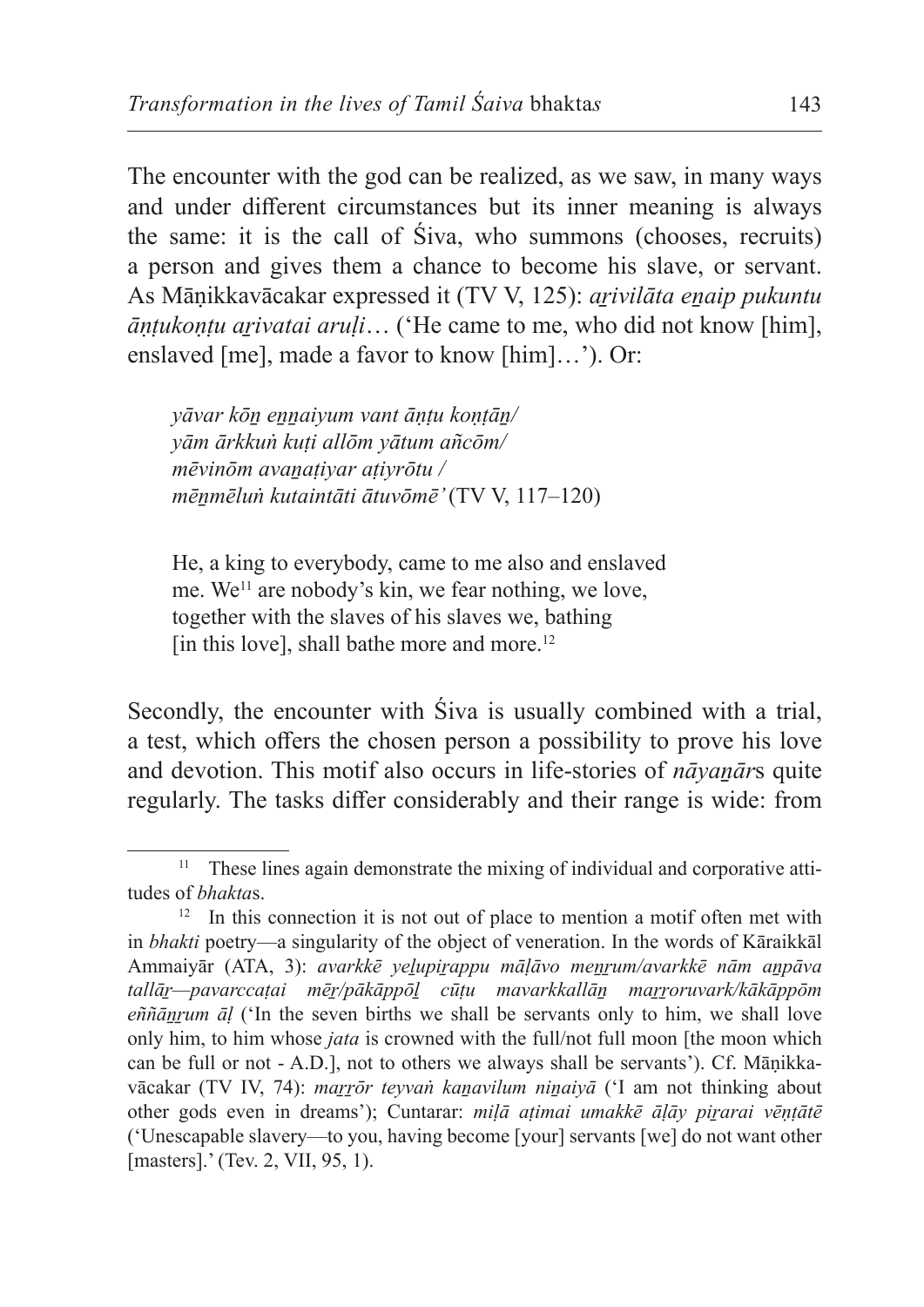more or less simple tests (Puṉitavati feeds a *brāhmaṇ*, Maruḷnīkkiyar, or Appar, agrees to take the sacred ash) to unbelievably brutal actions described in many stories, for instance, about Cantēcurar (Candēśvara) and Ciruttontar *nāyanārs*: the first one cut off his father's legs, who kicked the jar of milk prepared for a *pūjā* to *Śivaliṅgam* (PP 20, 50–51), the latter13 fulfilled the request of a *brāhmaṇ* who asked for food but insisted that he would eat a curry prepared from the meat of the devotee's son (PP 36, 51–54). This event is, of course, especially tantalizing and full of inner meanings and elements of a certain interplay between the two partners of this drama, that is Śiva and his adept. D. Shulman, who devoted a part of his book *The Hungry God* (Shulman 1993) to a minute analysis of the story (in the Tamil and Telugu variants), remarks that 'at no point in the Tamil text is the notion of testing the devotee even intimated'. However, it was a real test but very specific, combined with Śiva's desire to play with his servant, to mock at him, to torment him (for instance, he demands that Ciṟuttoṇṭar should share the meal with him). This attitude shows 'an overpowering drive or passion working within the deity, pushing him outwards toward the devotee' (Shulman 1993: 31). Ciruttontar on his part readily accepts the dreadful game and fulfills all requests of the ascetic with love and joy (*kaḷippāl kātaloṭu*) (PP 36, 52). There is no doubt that Śiva, creating such extreme situations for his adepts, makes them prove their absolute devotion to him, which crosses all boundaries, conventions and norms. As a reward he usually organizes happy ends to such stories. In the case of Ciruttontar, for instance, the ascetic disappears, the son is found alive and the initial situation is restored.

The behavior of the devotee in these stories can be considered heroic (see Dubyanskiy 2014), but it is possible to view it in terms

<sup>&</sup>lt;sup>13</sup> His initial name was Parañcōti. His nickname Ciruttoṇṭar ('A small slave') came as a recognition of his humble service to Śiva, which consisted of daily feeding at least one of Śiva's *bhakta*s. One day there was nobody to feed and he was in despair, but, luckily, a Śaiva ascetic in the image of Bhairava came to the village. It goes without saying that he was Siva himself.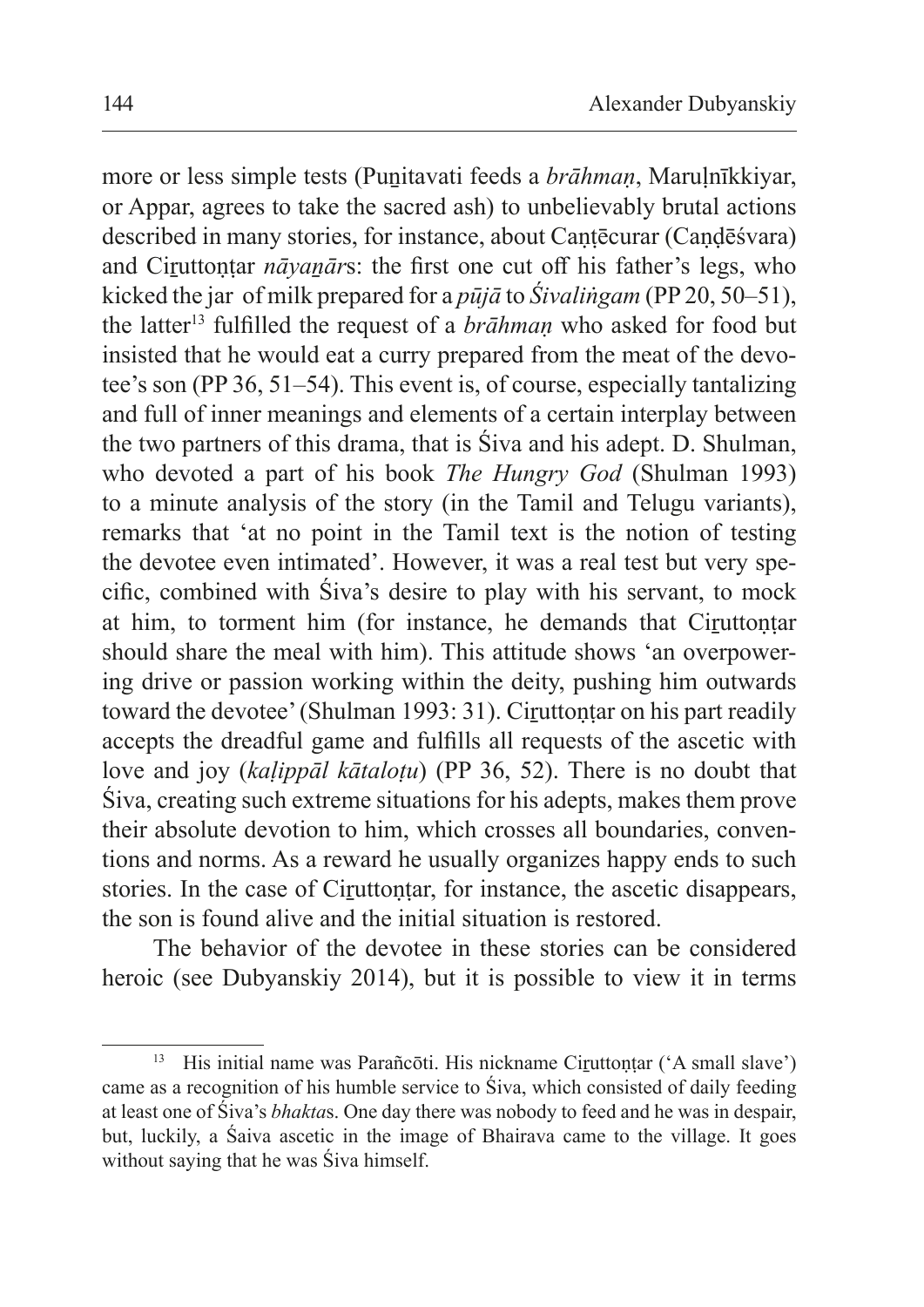of sacrificial acts, namely, sacrifices of flesh, which can be that of animals as in the story of Kannappar (the one who served *Śivalingam* by feeding it), the flesh of close relatives (Cantēcura and Ciruttontar) and at last one's own flesh. The latter case is well illustrated by stories of Kāraikkāl Ammaiyār (PP 271–281), who in fact sacrificed her body to Śiva, and, again, Kaṇṇappar, who, on seeing that one of the *liṅgam*'s eyes is bleeding, plucked his own eye and offered it to the *liṅgam*. 14

An expressive example of rejecting one's body, and, in fact, sacrificing it to Śiva, is given in the story of Vātavūran placed within the *Tiruviḷaiyāṭaṟ purāṇam.*<sup>15</sup> Here is a fragment from Vātavūraṉ's emotional speech at the moment of the encounter with Śiva:

I do not throw my body, which is a vessel of low deeds, into the fire, I do not exterminate it by making it perish in the mountains, I do not cut it with a poisonous sword, O, Ruler, I was afraid because it is your property; Life does not perish, it is like him, O Lord, I am unable to be separated from you. What shall I do? You burn [me], burn [me],'  $-$ Thus he spoke, rolling and weeping.<sup>16</sup>

*vañcaviṉaik koḷkalaṉā muṭalait tīvāy maṭukkilēṉ varaiyuruṇṭu māyppē ṉallēṉ nañcoḻuku vāḷāluṅ kuṟaippe ṉallē ṉātaṉē yatuvuniṉa tuṭaimai yeṉṟē*

<sup>&</sup>lt;sup>14</sup> The motif of a sacrifice of one's body to the god is very old in India and well known to Tamil culture. Suffice it to mention the episode from the poem *Cilappatikāram* (V, 85–86) telling about soldiers who cut off their own heads in front of the belligerent goddess Koṟṟavai. This act of self-sacrifice is represented in stone in one of the cave-temples of Mahābalipuram. See also: Sudyka 2013: 89–106.

<sup>15</sup> *Parañcōti Muṉivar. Maturai aṟupattu naṉku tiruviḷaiyāṭaṟ purāṇam* (TVP), 'The *purāṇa* about the sixty four sacred plays [of Śiva] in Madurai'(16–17 c). The story of Vaṭavūraṉ is presented in the part called *Vātavūraṭikaḷukku upatēcitta paṭalam*  ('The part about the instruction given').<br><sup>16</sup> TVP 58, 55: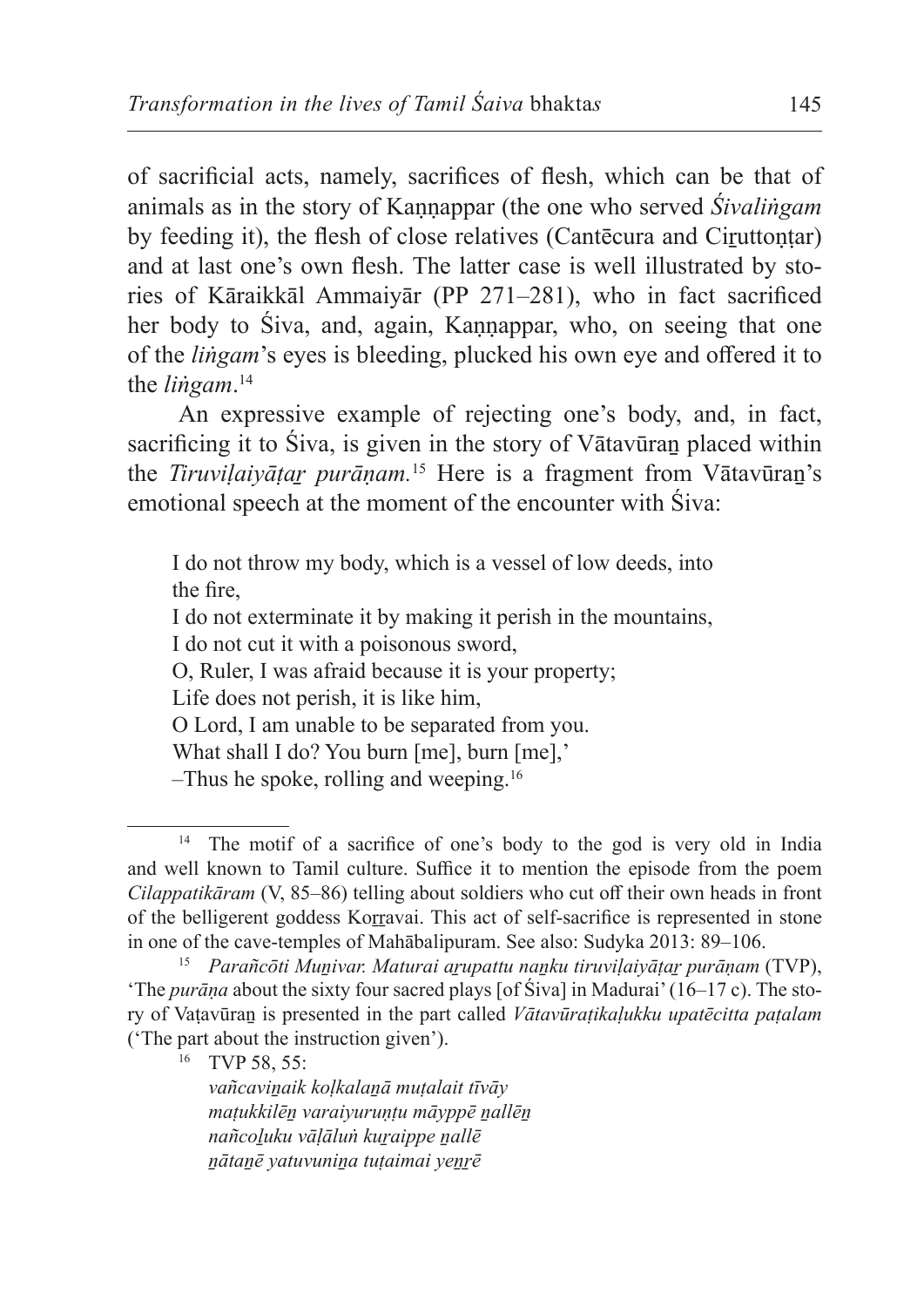The emotional outburst which is generated by meeting the god is often accompanied by a feeling of bitter remorse and self-accusation, even contrition, for not being with Śiva before. The disappointment of a person in his previous life can be caused, apart from being distant from Śiva, by different circumstances. For instance, Appar acutely pitied the time when he was a *Jaina* monk and described it very expressively:

Not knowing anything about [my] fate [*kati—*also state, way, happiness—A.D.], with inflamed eyes, with the head [hair] plucked, eating from hands, [roaming] in [many] places, and in big streets of [every] village people on seeing me laughed and I did not get ashamed; I was ignorant*,* without the way of salvation which I [ could have reached] drinking, mouth filled with the honey streaming in Ārūr that gives knowledge—thus [one] warms himself by the light of a fire-fly, when there is a [bright] candle.<sup>17</sup>

Māṇikkavācakar, addressing Śiva with words of self-accusation, recollects his affairs with women, as in TVVI, 173–174: *mulutail vērkannivar eṉṉu mūrit taḻaṉmuḻukum/viḻutaṉai ēṉai viṭuti kaṇṭāy*' ('See! You are leaving me who was like oil poured in fierce fire of those whose eyes are spears, all sharpness'); *ulaitaru nōkkiyar koṅkaip palāppalat tīyin oppāy/viḻaitaru vēṉai viṭuti kaṇṭāy* ('See! You are leaving me, lustful, who was like a fly caught in jack-fruit of breasts of those who gain with their glances' [probably, prostitutes—A.D.] (TV VI, 181–182). Such examples in TV are numerous.

*añciṉēṉ ṟāṉēyu maḻiyā tāvi yaiyaṉē niṉaippirintu māṟṟa killēṉ eṉceykō ventāyō ventā yōveṉ ṟiraṅkiṉār puraṇṭalutā riṉaiya colvār*  $17$  Tev. 2, IV-5, 7: *kati oṉṟum aṟiyāte kaṇ aḻalat talai paṟittu kaiyil uṇṭu pati oṉṟu neṭuvītip palar kāṇa nakai nāṇātu uḻitarvēṟku mati tanta ārūril vār tēṉai vāymaṭuttup paruki uyyum viti iṉṟi matiiliyēṉ—viḷakku irukka miṉmiṉittī kāynta āṟe*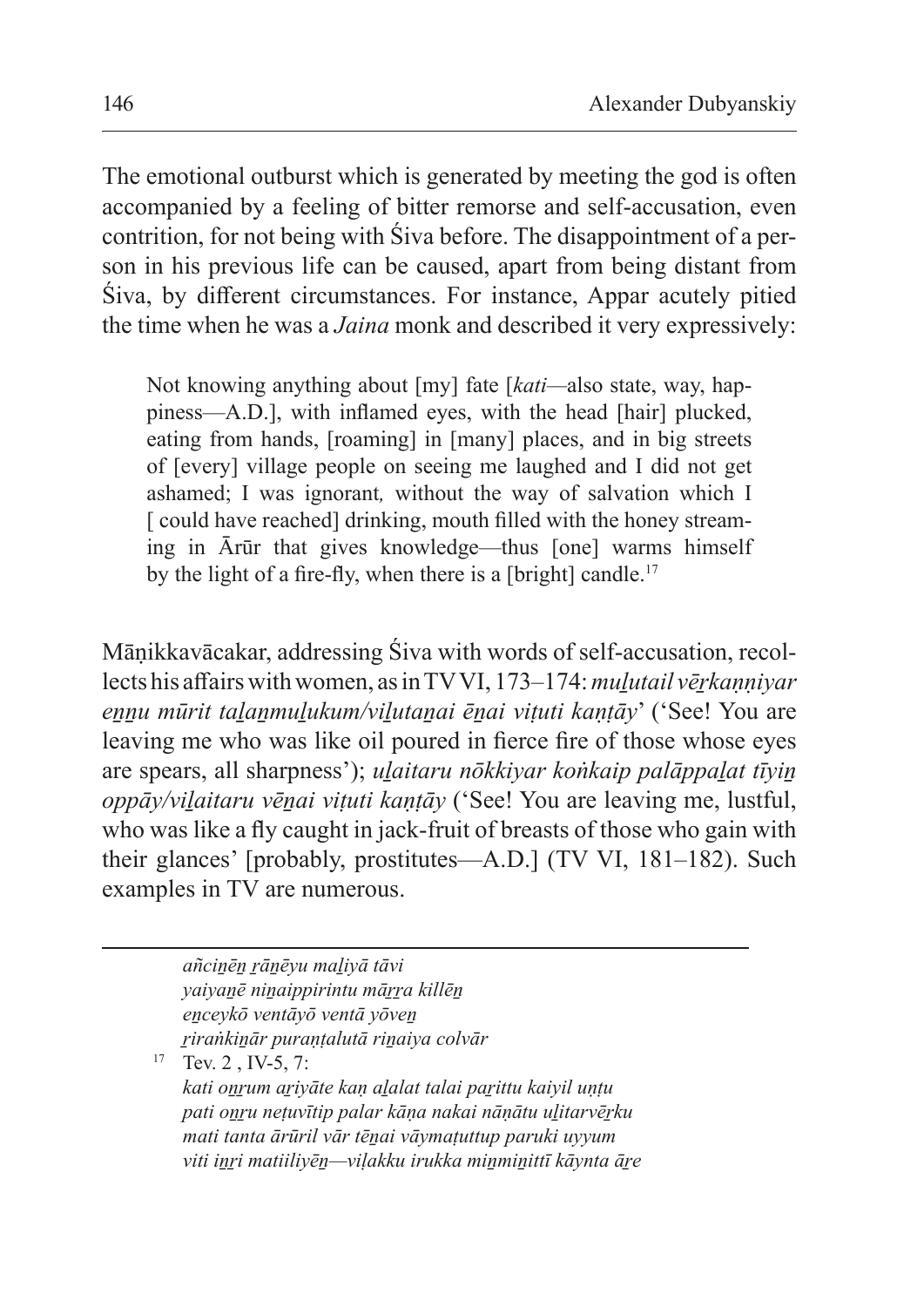Nampi Ārūraṉ's, or Nampi Nāvalūraṉ's (later Cuntarar), meeting with Śiva is a different story. It is told by Cēkkiḻār in the part of PP called *Taṭuttāḷ koṇṭa purāṇam*, that is 'The *purāṇa* about taking a contradicting slave'. It is about a young *brāhmaṇ* who was going to get married but in the course of the wedding ceremony an elderly Śaiva *brāhmaṇ* appeared and claimed that the marriage should be stopped because the groom is his slave. Then he produced a palm-leaf with a signature of Nampi's grandfather testifying to that. Nampi became angry, called the old *brāhmaṇ* a madman, refused to obey and tore up the document. However, it was acknowledged by the council of elders as authentic. The old man led Nampi to the temple of Śiva and told him that this is his home and revealing his identity said:

'You spoke rudely to me and you've got the name 'A rude slave'. And to us there will be service songs, Magnificent and full of love; that's why Sing about us on the earth in [well]-worded Tamil' Thus said the one by whose mouth the Veda is sung. Looking at the friend favorably, The Great god made a favor: 'Earlier you called me Madman, that is why You will sing about me as Madman'—he said. And The Rude slave *(vantontar)* began to sing about The Munificent<sup>18</sup>

<sup>18</sup> PP V (*Taṭuttāṭkoṇṭa purāṇam*): 70, 73. *maṟṟunī vaṉmai pēci vaṉṟontaṉ eṉṉum nāmam peṟṟaṉai namakkum aṉpiṟ perukiya ciṟappiṉ mikka aṟcaṉai pāṭṭē ākum ātalāl maṇmēl nammaic coṟṟamiḻ pāṭuka eṉṟār tūmaṟai pāṭum vāyār.* (70). *aṉpaṉai aruḷiṉ nōkki aṅkaṇar aruḷic ceyvār muṉpeṉai pittaṉ eṉṟe moḻintaṉai āta lālē eṉ peyar pittaṉ eṉṟē pāṭuvāy eṉṟāṟ niṉṟa vaṉperuntoṇṭar āṇṭa vaḷḷalaip pāṭaluṟṟār* (73).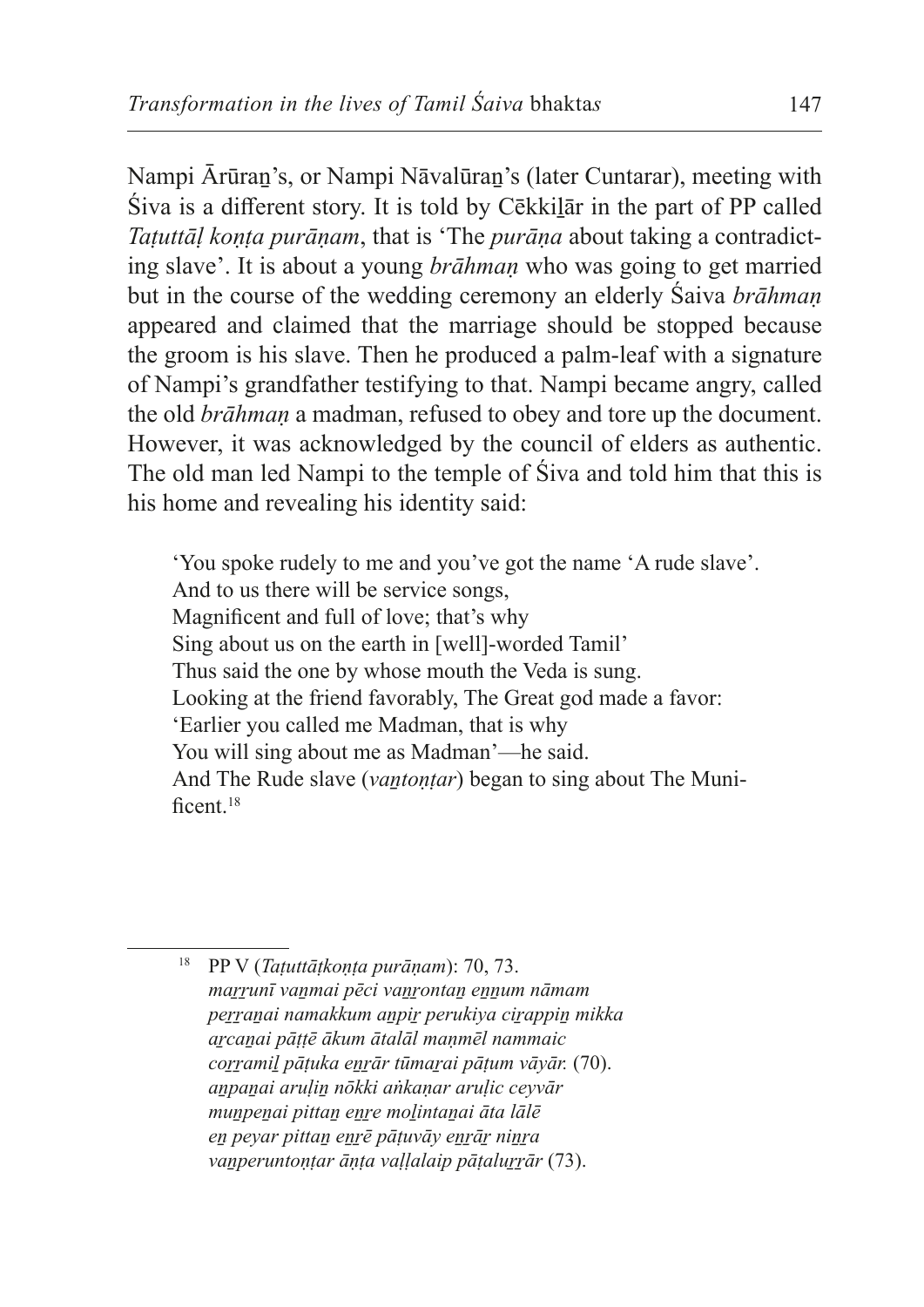Analyzing the episode of Cuntarar's wedding, a Russian scholar Alexander Piatigorskiy paid attention to the strange behavior of the hero. When the old Śaivite pronounces his claim, he laughs at him (*nakkāṉ*, 38, 4) and calls him 'madman' (*pittaṉ*, 40, 4). Then the image of the old man unexpectedly generates some feeling of melting with love (*kātal cey turukā niṟkum*, 42, 1) and at the same time anger (*kōpam*, 42, 2). Then he becomes enraged (*vekuntu*, 43, 3), seized the palm-leaf from the hands of the old man and tears it (*kīṟiyiṭṭār*, 45, 4). Nevertheless, his mind is boiling with some desire *(vilaivuru manamum poṅka*, 48, 3). After the case was proven in the assembly of *brāhman*s, he recognizes his fault (*vitimuṟai ituvē ākil yāṉ itaṟku icaiyēṉ eṉṉa icaiyumō* (63, 3–4, 'if it is the rule, I who said not to agree to it, shall but agree'). When they come to the temple of Śiva and the old man disappeared there, Nampi stands in bewilderment *(tikaittu ninrān*, 65, 4). Then, hearing the voice of Śiva, he screams like the newly-born calf on hearing the voice of the cow (*īṉṟa āṉ kaṉaippukkēṭṭa kaṉṟupōl kataṟi*, 68, 1–2), surrenders to Śiva and, indeed, becomes his slave.

The behaviour of Nampi is so unstable and contradictory that, as A. Piatigorskiy remarks, it seems that there is more ground to apply the epithet 'madman' to Nampi himself (Piatigorskiy 1962: 152) and to consider his case as an example of madness, or, rather, the cultic madness which is 'a standard for all cults which include an imaginary contact with the object of the cult, especially for shamanistic cults'.<sup>19</sup>

<sup>19</sup> *Ibid.:* 153–157. The name (and the image) of Śiva as a madman (*pittaṉ*, *piccaṉ*) is common for and characteristic of South Indian Śaivism and is used practically by all poets from Kāraikkāl Ammaiyār to Māṇikkavācakar. Here is an extract of TV VI, 194–196: *veṅkariyiṉ/ urippiccaṉ ṟōluṭaippiccaṉ nañcūṇ piccaṉ ūrcuṭukāt/ terippiccaṉ eṉṉayum āḷuṭaiya piccaṉ eṉṟēcuvaṉē* ('The Madman who peeled off the skin of an angry elephant, the Madman who has the skin [for a garment], the Madman who swallowed poison, the Madman of the wild fiery ground of the village [the cremation ground—A.D.], the Madman who has me also as a slave, my Lord!'). There is no doubt that this feature comes down to local shamanistic cults and to Vedic figure of Rudra.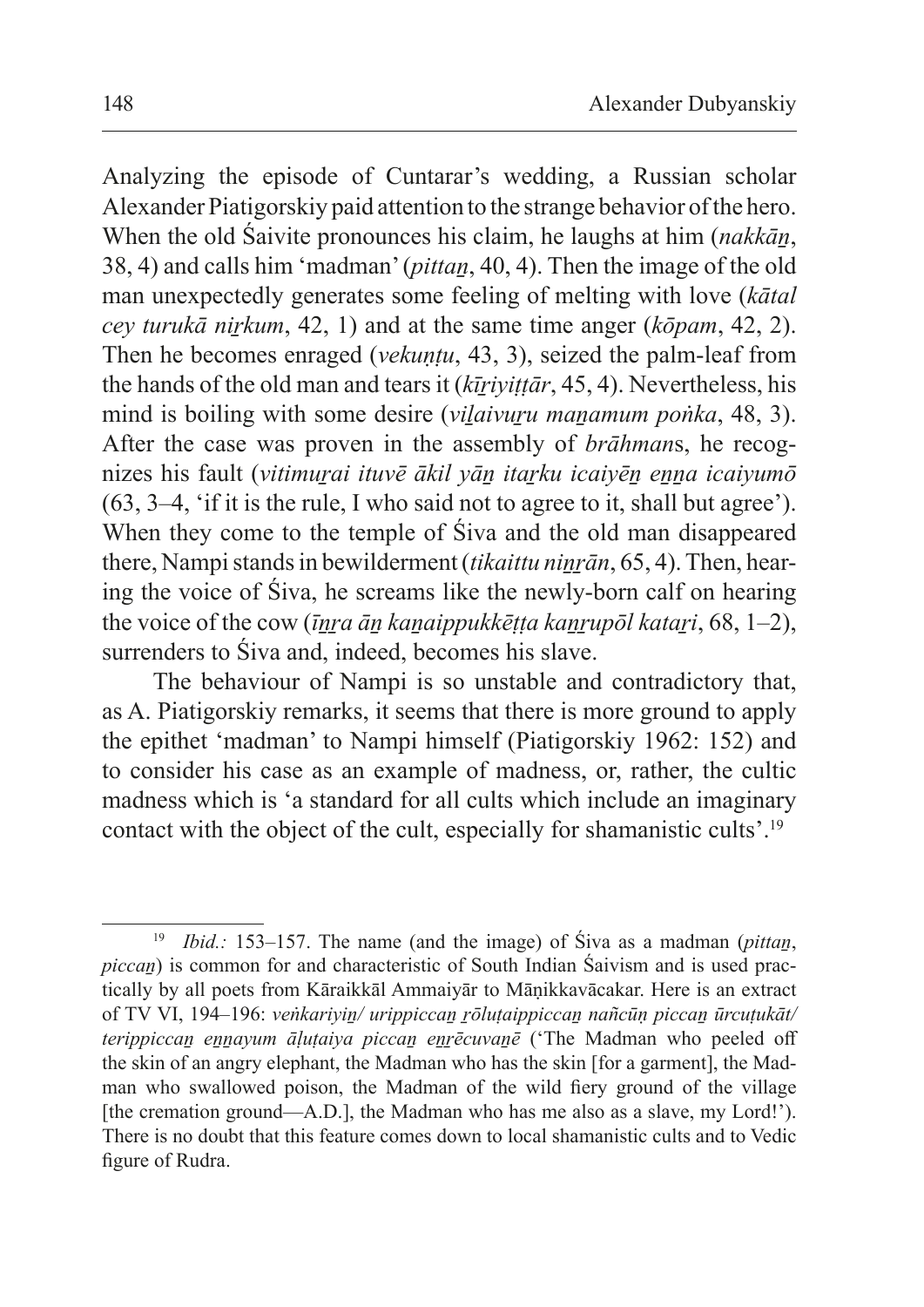However, it might be that such behavior at the moment of encountering Śiva, an ecstatic joy and the overwhelming feeling of love for him are bright typical features of the life of *bhakta*s reflected in the poetry and in PP. The instance from *Tiruvācakam* V given earlier confirms it well.

The transformations experienced by adepts, connected with emotional explosions and even a kind of madness (the cultic madness) can include cases of strange and eccentric behaviour. In principle the extract above is a good example of that. We can also state that the behaviour of persons who were mentioned earlier (Kaṇṇappaṉ, Ciṟuttoṇṭar, Tirumūlar) and their heroic deeds go far beyond the course of life which by a general consensus can be called normal. But themost conspicuous example is, of course, that of Kāraikāl Ammaiyār, who turned herself into a demoness and went to Kailāsa in a most eccentric and spectacular way—on her head.20 We can also consider as eccentric the behaviour of the king Cēramāṉ Perumāḷ, who, on seeing a *dhobi* (*vaṇṇaṉ* in Tamil) covered with a white washing powder, descended from his elephant, came to the man and bowed to him, because he reminded him of Śiva covered with sacred ashes (PP 37, 18–19).

A. Piatigorskiy also paid attention to a transformation that takes place in the sexual life of the adept. Analyzing the case of Cuntarar, he observes that the meeting with the god coincides with the meeting with a woman (the marriage ceremony) and prevents the latter. "The object of sexual relationship is replaced by the object of cultic relationship and typologically the behaviour inherent in the first is preserved in the latter" (Piatigorskiy 1962: 15). The theme of sexual transformations in the sphere of religion was further analyzed by the author,

<sup>20</sup> *kāliṉ naṭaiyṉait tavirttu pār mēl talaiyiṉāl naṭantu ceṉṟār* (*Kāraikkāl Ammaiyār purāṇam*, PP, 55, 4). 'Having rejected walking on foot [she] went by head on the earth.' Since this method of walking is impossible to imagine, local painters, like the one who made frescoes on the walls of her temple in Kāraikkāl, represented her figure walking topsy-turvy on her hands.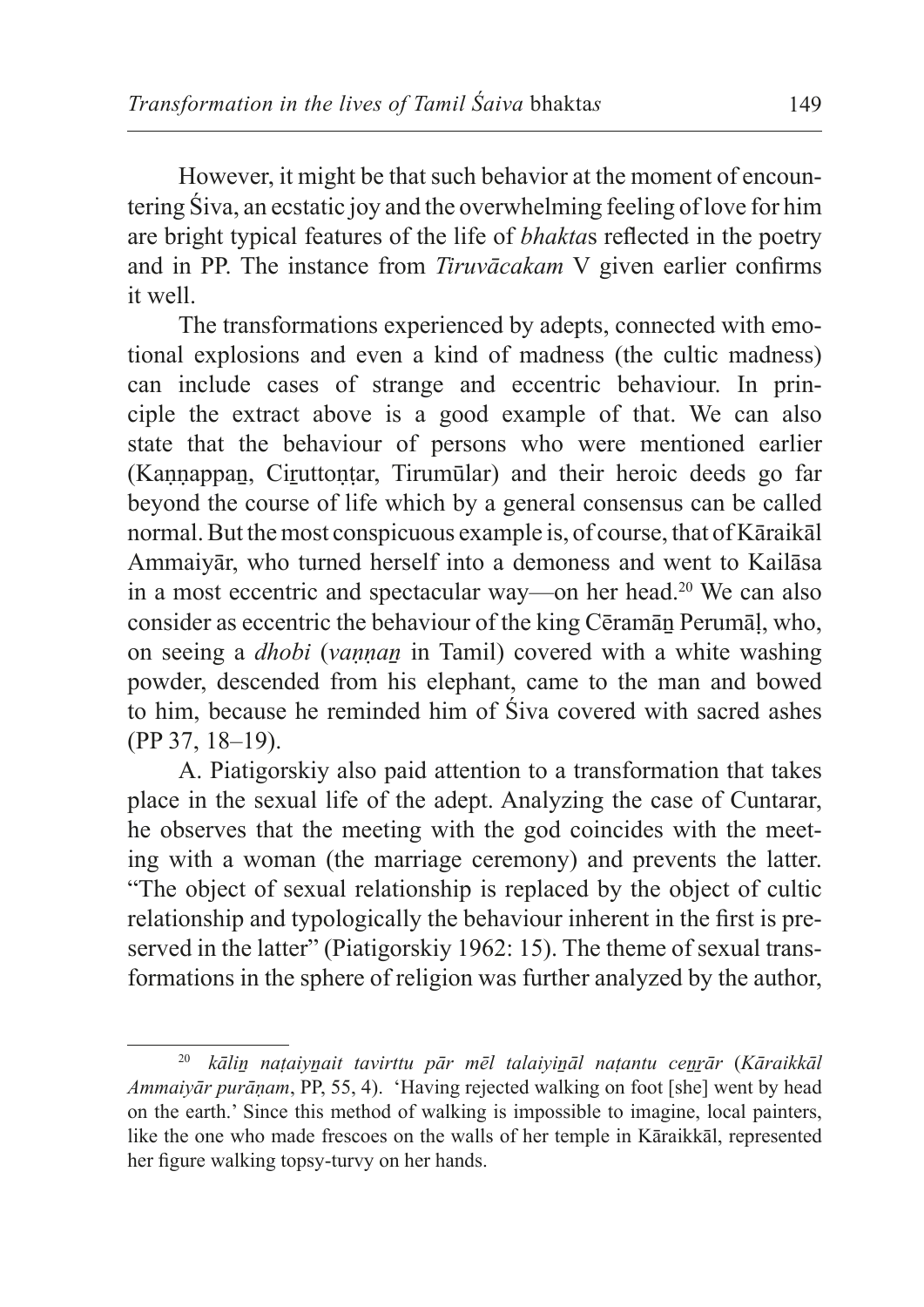who connected it with archaic shamanistic practices, with cultic gender transvestism (*ibid.*: 157–163). As a general observation, it can be said that, indeed, in the *bhakti* stream of Hinduism, in Śaivism in particular, the internal emotional attitude of the adept towards the god is principally feminine. A discourse on this thesis is beyond the scope of this article, but one moment in the lives of *nāyanārs*, or to be exact, the poets*nāyaṉār*s, should be noted. To define A. Piatigorskiy's thought more precisely, the coincidence of the adept's meetings with Śiva and with a woman is a case applicable only to Cuntarar, who is altogether an exceptional figure. It is true, his marriage ceremony was broken, but later he obtained two wives and led a family life, though not regular. The heroes of other stories are withdrawn from their family and sexual life completely. The example of Kāraikkāl Ammaiyār is conspicuous in this respect. Appar and Campantar certainly were free from matrimonial bonds (the marriage of Campantar was once arranged but not consummated, for he and his bride dissolved in the light of Śiva). Māṇikkavācakar, who, according to his own confession was submerged in sensual pleasures, resolutely rejected them after meeting Śiva. Though this kind of transformation is not comprehensive with regard to all *nāyaṉār*s, it is very meaningful in the stories about those who became poets. It can be stated that its inner reason is a switch (a sublimation) of one's sexual energy into an artistic creative potential but on the level of narration it appears that Śiva chooses not only his slaves or servants but also the persons who would glorify him with beautifully arranged songs. His initiative in this process is seen in several stories: he suggested that Kāraikkāl Ammaiyār should sing about his dance in Tiruvālaṅkāṭu and blessed her by calling her '*ammā*', he crowned Vātavūran with the epithet Mānikkavācakar, he commanded Cuntarar to glorify him as 'a Madman'.

In a later story about the famous Tamil poet Arunakirinātar  $(15<sup>th</sup>$  century) the relationship of this kind between an ordinary person and a god is expressively presented. Arunakiri lived in the town of Tiruvannāmalai and was famous there for his riotous way of life. One day he realized his sins and decided to commit suicide by jumping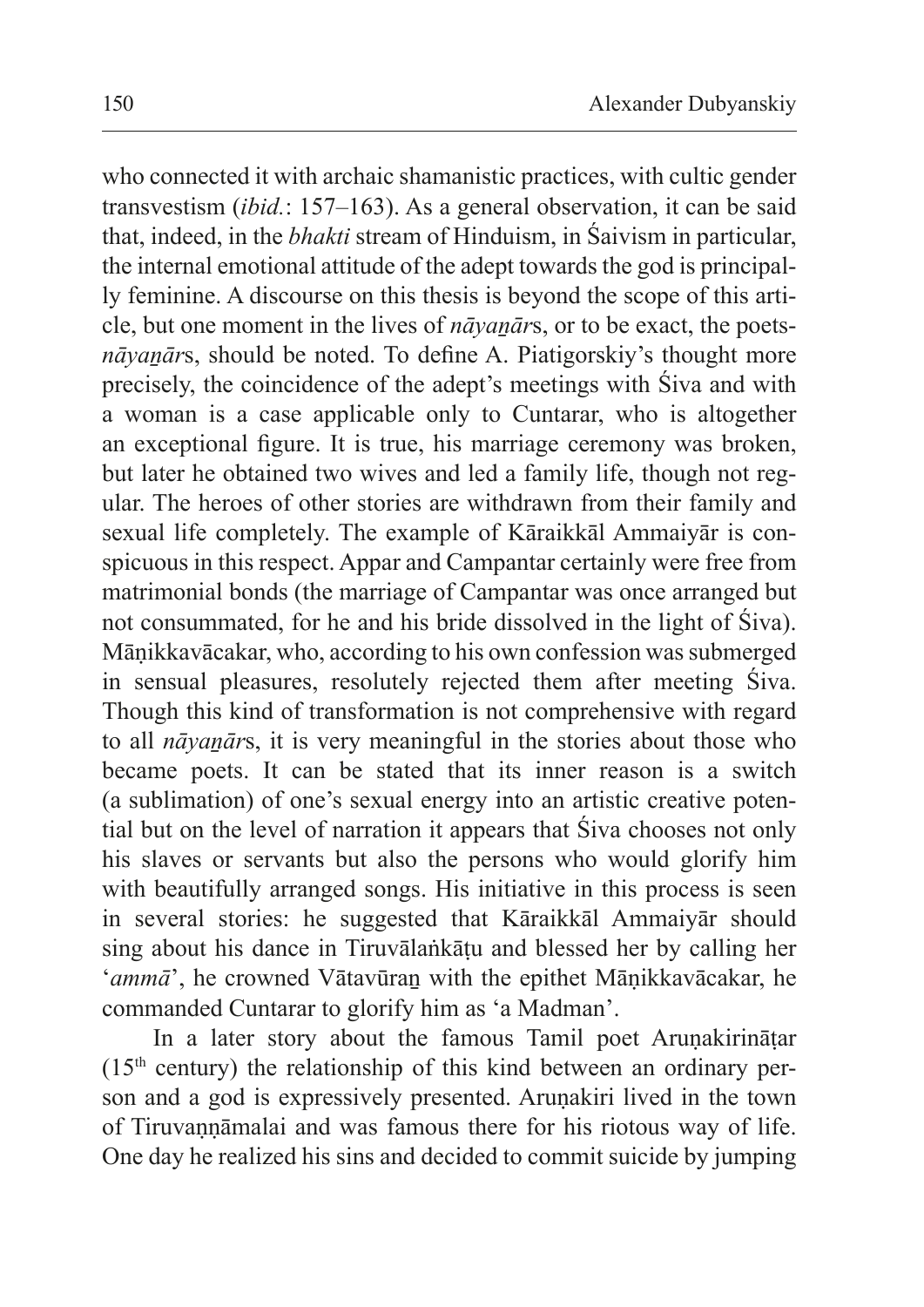from the high tower (*gōpuram*) of the temple of Śiva. But he was saved by Śiva's son Murukaṉ, who came to him lying on the ground, touched his tongue with the tip of his spear and said: *pāṭuka* ! (sing!). And the youth immediately began to sing the glory of Murukan.<sup>21</sup>

We see that transformations that Siva's devotees undergo can take place on different levels—psychological, physical, social, sexual, poetic. There is also a way to interpret them on a theological level, in terms oftheTamil religious-philosophical school *Śaivasiddhānta*. As Whitney Cox showed, taking as an example the story of Tinnan (Kanappan), the process of transformation, or transfiguration, of the hero is realized on his way from the brutal material world to the high and subtle realm of Śiva's consciousness and, accordingly, by a compromise between two kinds of *karma* supervised by Śiva.<sup>22</sup>

To sum up: there is a set of stable motifs in hagiographic legends about Tamil saints-*nāyanārs*, supported by their poetry, which can be considered as their typological or canonical features. They include: the encounter of a *bhakta* with  $\text{S}$ iva, a trial, or an initiation<sup>23</sup> (a test on devotion, in some cases in the form heroic deeds, in some as a sacrifice), a participation in mythological events (close contacts with the god), rejection of sexual (family) life, a profound emotional experience, the revelation of a poetical gift. These motifs not necessarily appear simultaneously and in every case but they are reliable diagnostic features of these legends and can be detected not only in Tamil religious context but in many other local branches of the Hindu religion.

<sup>21</sup> See: Zvelebil 1973: 240.

 $22$  For a detailed analysis of this concept, see Cox 2005.

 $23$  Cox discerns in the interaction of Kanappan and Śiva some signs of the ceremony initiation known as *dīkṣā*. (Cox 2005: 274).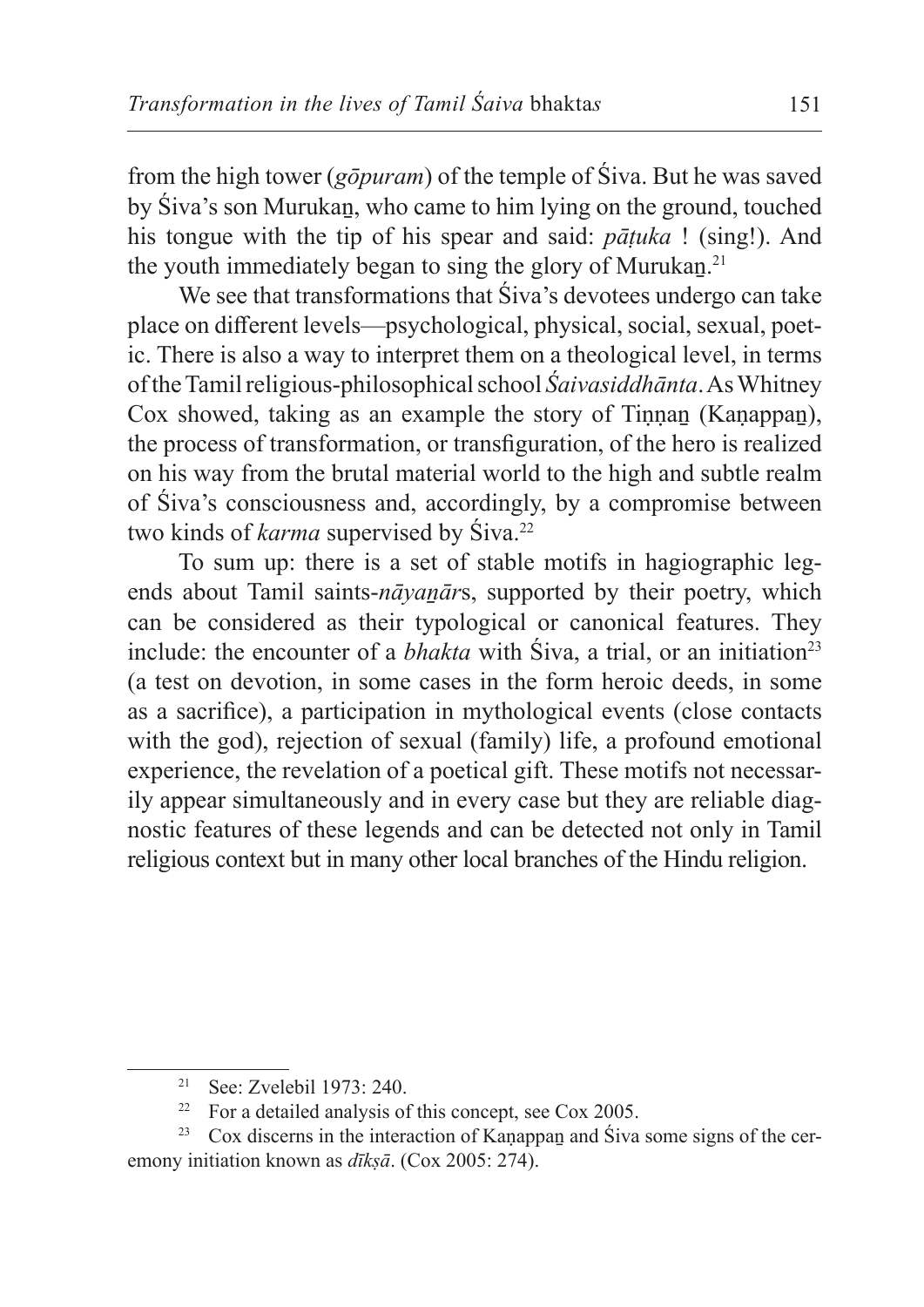# **References**

## **Primary sources**

- ATA = *Aṟputa tiruvantāti* by Kāraikkāl Ammaiyār = Kâravêlâne (ed. and transl.). 1956. *Kâraikkalammeiyâr.* Introduction par Jean Filliozat. Publications de l'Institut Français d'Indologie. No 1. Pondichéry: Institut Français d'Indologie: 16–28.
- PP = *Periya purāṇam* = Śrimat Muttukumara Cuvāmi Tampiraṉ (ed). 1970. *Cekkiḻār suvāmikaḷ aruḷiya periya purāṇam eṉṟu vaḻaṅkukiṉṟa tiruttoṇṭar purāṇam*. Śrivaikuntam: Śri Kumarakuraparaṉ Caṅkam.
- Tev 2 = *Тēvāram* = T.V. Gopal (ed.). 1984–1985. *Тēvāram. Hymnes Sivaites du Pays Tamoul*. Vol. II. *Appar et Cuntarar*. Publications de l'Institut Français d'Indologie No. 68 (1). Pondichéry: Institut Français d'Indologie.
- TV = *Tiruvācakam* = Pope, G. U. (ed.). 1900. *The Tiruvāçagam or 'Sacred Utterances' of the Tamil Poet, Saint and Sage Maṇikkavāçagar. The Tamil Text of the fifty-one Poems with English Translation, Introduction and Notes*. Oxford: Clarendon Press.
- TVP = *Tiruviḷaiyāṭaṟ purāṇam* = *Parañcōti muṉivar. Maturai aṟupattu naṉku tiruviḷaiyāṭaṟ purāṇam*. 1979. Ceṉṉai-Tirunelvēli: Teṉṉintiya Caivacittānta Nūrpatippuk Kalakam.

## **Secondary sources**

- Cox, W. 2005. The Transfiguration of Tinnan the Archer (Studies in Cēkkilār Periyapurāṇam I). In: *Indo-Iranian Journal*, 48 (3): 223–252. https:// doi.org/10.1007/s10783-005-2198-7.
- Dubyanskiy, A. 2014. Patterns of Heroic Behavior in Old and Medieval Tamil Poetry. In: T. Pontillo (ed.). *Indologia Taurinensia*. *The Journal of International Association of Sanskrit Studies*. Volume XL. *Proceedings of the Conference Patterns of Bravery. The Figure of the Hero in Indian Literature, Art and Thought*. *Cagliary, 14–16 May, 2015*. Torino: Edizione AIT: 79–96.